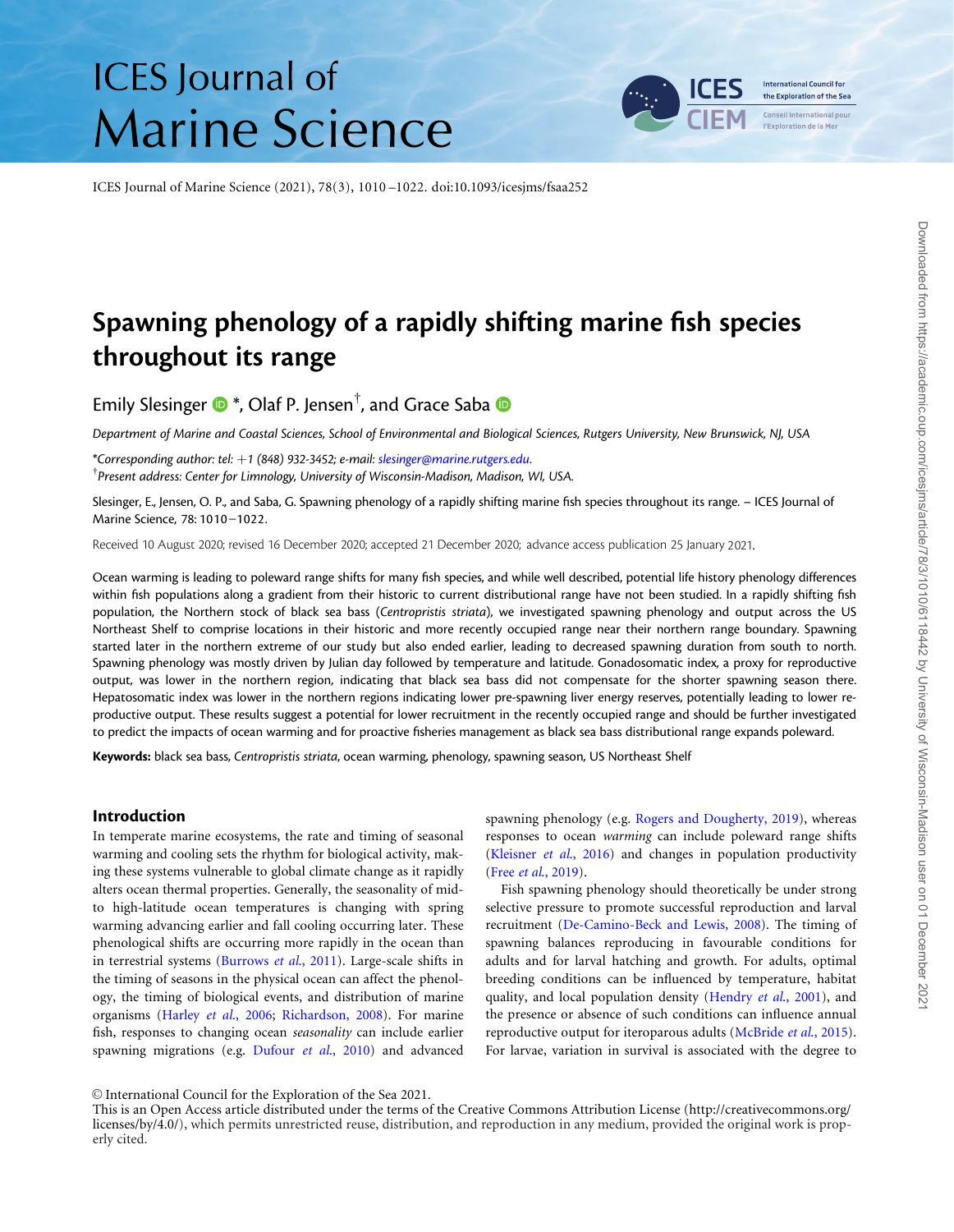which ontogenetic timing (e.g. hatching and first feeding) matches the timing of seasonal increases in their prey, a phenomenon demonstrated in Atlantic cod (Gadus morhua; [Kristiansen](#page-11-0) et al[., 2011\)](#page-11-0) and haddock (Melanogrammus aeglefinus; [Head](#page-11-0) et al., [2005\)](#page-11-0). When larval hatching does not overlap with high prey abundances, a mismatch can occur at a critical life stage and lead to low recruitment success for that year ([Cushing, 1990](#page-11-0)).

Spawning phenology is also influenced by the degree of seasonality experienced from low-to-high latitudes. Shorter growing seasons at higher latitudes necessitate accurate timing of spawning to allow substantial larval growth before the onset of winter, increasing the probability of early life survival ([Conover, 1992\)](#page-11-0). Thus, temperature typically has an immediate physiological effect and, therefore, is considered a proximal cue that sets the timing of reproductive development and spawning (Clark et al[., 2005\)](#page-11-0). For fish that experience seasonality, daylength can also be a rele-vant cue [\(Bromage](#page-10-0) et al., 2001) and can synergistically interact with temperature to set photothermal cue regimes for reproductive development [\(Pankhurst and Porter, 2003](#page-12-0)). Understanding the influences of seasonality on fish spawning is important because, as fish distributions move to follow the direction and rate of local climate shifts (Pinsky et al[., 2013\)](#page-12-0), they increasingly experience conditions where the relationships between temperature, daylength, and other seasonal cues differ from that in their historic range. Therefore, there is a need to investigate the interaction between shifting spawning phenology and distributional range shifts in marine species.

Marine fish with wide latitudinal spawning distributions will experience different environmental conditions depending on their spawning location, which can lead to intraspecific differences in spawning timing, duration, and reproductive output. In lower latitudes where growing seasons are longer, spawning duration is usually extended but fecundity per spawning event can be lower [\(Vila-Gispert](#page-12-0) et al., 2002). Conversely, in higher latitudes where growing seasons are shorter, spawning duration is truncated but fecundity per spawning event is higher and time between spawning events is shorter to garner total annual reproductive output comparable to the lower latitudes [\(Conover,](#page-11-0) [1992\)](#page-11-0). For example, in a common reef fish (Pomacentrus coelestis), fish spawning at a higher latitude had both a shorter interspawning interval and higher clutch weight compared to their lower latitude counterparts ([Kokita, 2004\)](#page-11-0). Similarly, for largemouth bass (Micropterus salmoides), in a theoretical reciprocal transplant study, [Garvey and Marschall \(2003\)](#page-11-0) found that the spawning strategies in the lower latitude fish were unsuccessful at higher latitudes, leading to significantly lower lifetime fitness. Thus, fish that are adapted to spawn across a wide latitudinal range will exhibit different spawning strategies to best optimize recruitment success throughout their entire range. However, for fish undergoing current poleward range shifts as a response to ocean warming (Fields et al[., 1993](#page-11-0); Pinsky et al[., 2013\)](#page-12-0), it is unknown if fish spawning at these new higher latitude regions will exhibit spawning strategies adapted for the shorter seasonal timeframe of acceptable spawning conditions at higher latitudes.

Lessons from ocean warming focused studies can help us understand how temperature differences across latitude may impact partitioning of energetic resources towards reproduction. This is particularly relevant because, although adult fish may have wide thermal windows making them resilient to climate change, actively spawning fish have a narrower thermal window and are significantly more sensitive to ocean warming ([Dahlke](#page-11-0) et al., 2020). As temperatures warm, fish energy demand increases to maintain higher metabolic rates (Pörtner and Farrell, 2008). Fish in warmer regions, if unable to compensate through higher consumption, must compensate physiologically (Perry et al[., 2005\)](#page-12-0) by allocating relatively more energy to metabolic maintenance than to reproduction and growth ([Holt and Jørgensen, 2015\)](#page-11-0). Energetic condition of a fish can be linked with reproductive output [\(Wuenschel](#page-12-0) et al[., 2013](#page-12-0)), and estimation of condition pre-, during, and postspawning can illuminate potential trade-offs between metabolic demand and reproductive output.

The US Northeast Shelf (US NES) is a broad continental shelf that extends from Cape Hatteras, NC, to Georges Bank and provides habitat for a plethora of economically important fish species (Hare *et al.*, 2016). Climate change is affecting the shelf through rapid ocean warming (Chen et al[., 2020\)](#page-11-0), including in the Gulf of Maine where temperatures have risen more rapidly than in 99% of the world's oceans [\(Pershing](#page-12-0) et al., 2015), and shifting phenology to earlier spring warming and later fall cooling extending the duration of summer ([Friedland and Hare, 2007](#page-11-0); [Henderson](#page-11-0) et al., [2017\)](#page-11-0). Ocean warming and shifting phenology of the US NES has already led to distributional range shifts for many important fish stocks (Bell et al[., 2015;](#page-10-0) [Kleisner](#page-11-0) et al., 2017) and higher fish abundance correlated to the lengthening of the summer season ([Henderson](#page-11-0) *et al.*, 2017), respectively.

The US Northern stock of black sea bass (Centropristis striata), a demersal reef fish, inhabits the US NES from Cape Hatteras, NC, to the Gulf of Maine ([Musick and Mercer, 1977](#page-12-0); Roy [et al](#page-12-0)., [2012\)](#page-12-0). Black sea bass are protogynous hermaphrodites and show female-biased sex ratios except at larger sizes and older ages ([Mercer, 1978\)](#page-12-0). Spawning occurs inshore throughout their entire distributional range during the late spring to early fall months (Moser and Shepherd, 2009). Recently, there has been a dramatic northward shift in the black sea bass population centre of bio-mass (Bell et al[., 2015](#page-10-0); [Kleisner](#page-11-0) et al., 2017) and successful spawning and recruitment in the Gulf of Maine, a region where they were once infrequent inhabitants ([McBride](#page-11-0) et al., 2018). These changes are attributed to recent ocean warming ([Slesinger](#page-12-0) et al., [2019\)](#page-12-0). Together with a wide spawning distribution and range expansion, spawning conditions differ for black sea bass based upon latitude and temperature ([Friedland and Hare, 2007;](#page-11-0) [Richaud](#page-12-0) et al[., 2016\)](#page-12-0). For example, during the beginning of the spawning season ( $\sim$ May), there can be a 6–10 $^{\circ}$ C difference between bottom temperatures in the northern vs. southern inshore spawning loca-tions (Narváez et al., 2015; [Richaud](#page-12-0) et al., 2016).

The recent black sea bass range expansion towards higher latitudes is important to study through the lens of phenology. Black sea bass, at multiple life stages, are voracious generalist feeders preying upon fish and epibenthic invertebrates ([Drohan](#page-11-0) et al., [2007\)](#page-11-0); here, the timing of spawning and recruitment success in the newly expanded range could significantly alter existing ecosystems. For example, in the Gulf of Maine, juvenile lobsters are vulnerable to black sea bass predation, threatening the most valuable fishery in the United States [\(McMahan and Grabowski, 2019](#page-11-0)). Also, black sea bass are an important recreational and commercial fisheries species along the US NES [\[NEFSC \(Northeast Fisheries](#page-12-0) [Science Center\), 2017\]](#page-12-0), and proactive fisheries management could benefit from increased knowledge of black sea bass spawning timing and output as their biomass shifts northward. To assess the implications of range expansion and shifting phenology on spawning phenology and output, we collected black sea bass throughout their entire spawning season to encompass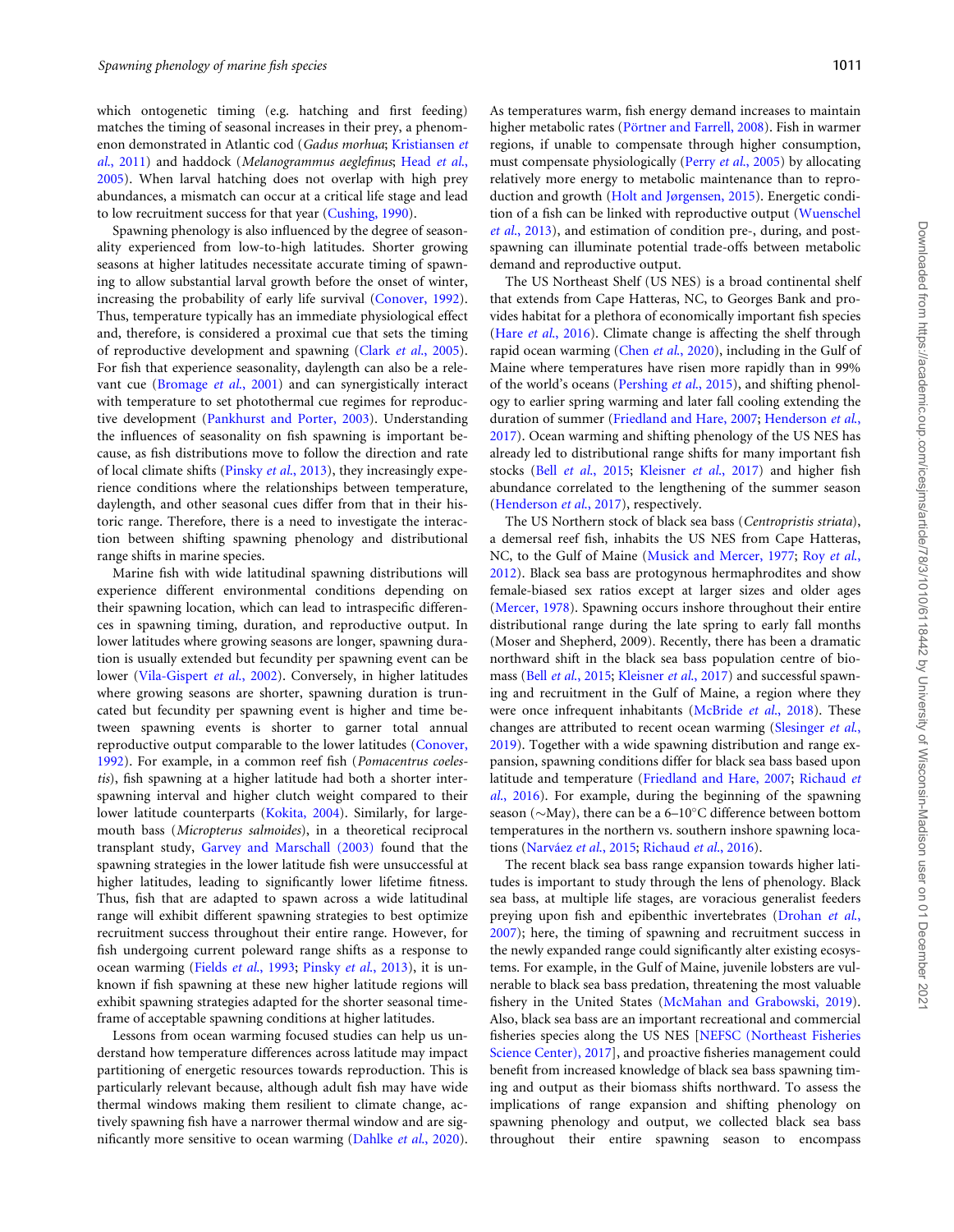developing, spawning capable and post-spawning fish as well as throughout their distributional range from locations spanning from Virginia to Massachusetts. Metrics related to black sea bass spawning timing, reproductive output, and indirect energy indices were obtained for individual fish. We explored (i) the drivers of spawning season phenology and tested whether spawning season duration decreased with increasing latitude; (ii) whether reproductive output was higher in the northern locations compared to the southern locations; and (iii) differences in indirect energy indices throughout the spawning season and distributional range of black sea bass.

#### Material and methods

# Fish collection

Fish collections targeted four inshore locations, representing almost the entire distributional range of the US Northern stock of black sea bass, that included (from north to south) the US states of Massachusetts (MA), New Jersey (NJ), Delaware (DE), and Virginia (VA). While the northern edge of the black sea bass range is now in the Gulf of Maine, collecting fish from this region was not attempted because of sampling challenges resulting from localized and patchy distributions ([McMahan, 2017\)](#page-11-0). In addition, fish collection occurred  $\sim$ 110 km north of the southern edge of the US Northern stock, Cape Hatteras, NC, to eliminate the chance of unknowingly collecting fish from the US Southern stock due to stock mixing in this region (Roy et al[., 2012](#page-12-0)). Time of collections specifically targeted black sea bass when they were first arriving inshore for spawning through the end of spawning when black sea bass are known to start offshore migrations for the winter. Collections in some regions were also constrained in time by the opening and closing of state mandated fishing seasons. Because the focus of this study was on spawning capable fish, only adults were kept and all fish <190-mm TL were returned to the water. In MA, fish were collected both from the Massachusetts Department of Marine Fisheries ventless trap survey and via hook-and-line sampling aboard a recreational charter boat. Sampling occurred in 2018 from the end of May to the end of August. In NJ, fish were collected both through a joint Rutgers University and New Jersey Department of Environmental Protection artificial reef trap survey and via hook-and-line sampling in conjunction with another ongoing black sea bass research project at Rutgers University at the time. Sampling occurred in 2018 from late April to the early November, but a gap in sampling during June occurred as an artefact of the sampling plan for the artificial reef trap survey. In DE, fish were collected through the Delaware Natural Resources and Environmental Control protected area trap survey in 2019 (end of May to the end of October). And in VA, fish were collected through hook-and-line sampling aboard a recreational charter boat in 2019 (end of May to mid-September). For all hook-and-line sampling, collections and euthanasia were performed by Slesinger and in accordance with Rutgers University IACUC Protocol (# PROTO201800054). Sampling duration, frequency, collection methods, and state or federal issued fishing permits are provided in [Supplementary Table S1](https://academic.oup.com/icesjms/article-lookup/doi/10.1093/icesjms/fsaa252#supplementary-data).

Bottom temperature was measured during each sampling event. For collections using fish traps, each trap was fit with a bottom temperature logger (HOBO TidbiT v2 Water Temperature Data Logger, Onset Computer Corporation) to provide a single averaged temperature value for each sampling day. During hook-and-line sampling, a handheld profiling CTD device (SonTek CastAway-CTD, Xylem) was lowered to the bottom.

#### Fish processing

Black sea bass were kept on ice and dissected in the laboratory no longer than 24 h post-capture. During dissections, length (mm TL) and weight (g) were measured, and the gonads and liver were removed and weighed to the nearest 0.01 g. Black sea bass were sexed (male, female, transitional) and macroscopically assigned a maturity stage of either developing (DEV), spawning capable (SPC), or post-spawning (POST) following [Brown-Peterson](#page-10-0) et al. [\(2011\).](#page-10-0) An ovarian mid-lobe cross-section was also removed, placed in a histology cassette, and fixed in 10% neutral-buffered formalin. After a minimum of 1 month in 10% neutral-buffered formalin, the histology cassettes were rinsed with deionized water and transferred to 70% ethanol for preservation. Ovarian crosssections were processed for histology using a haematoxylin and eosin stain (Histology Consultants, Inc., Everson, WA, USA). Histology was used to QA/QC the maturity stages assigned macroscopically to ensure proper classifications, especially during portions of the spawning season when black sea bass can transition from female to male and where macroscopic staging can become difficult due to the small size of the gonads [\(Klibansky and](#page-11-0) [Scharf, 2015\)](#page-11-0). Transitional status was assigned when male tissue was overgrowing the female tissue, there was significant atresia in residual oocytes, and male tissue comprised >5% of the gonadal cross-section ([Klibansky and Scharf, 2015](#page-11-0)). Maturity stages were also used to estimate spawning season characteristics. For each region, a threshold of above 0.25 proportion SPC was set to estimate the active spawning season length, and a threshold of above 0.75 proportion SPC was used to estimate a range of peak spawning dates. Several other threshold values were tested, and threshold choice did not significantly alter the estimates of spawning season length ([Supplementary Figure S1](https://academic.oup.com/icesjms/article-lookup/doi/10.1093/icesjms/fsaa252#supplementary-data)). Gonadosomatic index (GSI), calculated as ([gonad weight]/ [body weight])  $\times$  100, can be used as a quick to measure proxy for reproductive output if maturity stages are known [\(Lowerre-](#page-11-0)[Barbieri](#page-11-0) et al., 2011) and was used in our study because estimating total annual or batch fecundities of black sea bass would have required more frequent sampling ([Klibansky and Scharf,](#page-11-0) [2018](#page-11-0)). To eliminate biases related to oocyte size ([Ganias](#page-11-0) et al., [2014](#page-11-0)), only GSI measurements from SPC fish, where hydrated oocytes were present, were used.

Two indirect energy indices, relative condition factor (Kn) and hepatosomatic index (HSI) were calculated. These indices were chosen because Kn can fluctuate throughout the spawning season indicating energy usage for spawning or recovery in energy stores postspawning ([Slotte, 1999\)](#page-12-0), and HSI can estimate liver energy reserves [\(Lambert and Dutil, 1997](#page-11-0)) used to determine pre-spawning energy as many fish recruit proteins and lipids from the liver for gonadal development ([Brown and Murphy, 2004](#page-10-0); Rosa et al[., 2020](#page-12-0)). Kn was calculated as the proportion of the measured fish weight to a predicted fish weight derived from a log-log length-weight relationship from all fish collected [\(Blackwell](#page-10-0) et al., 2000). To remove the influence of reproduction on Kn, gonad weight was subtracted from both the final measured and predicted fish weights. HSI was calculated as ([liver weight]/[body weight])  $\times$  100.

#### Statistical analyses

Generalized linear models (GLMs) were used to independently predict measures of spawning season phenology, reproductive output, and indirect energy indices. For each model, predictor variables were scaled to the mean of that predictor if they were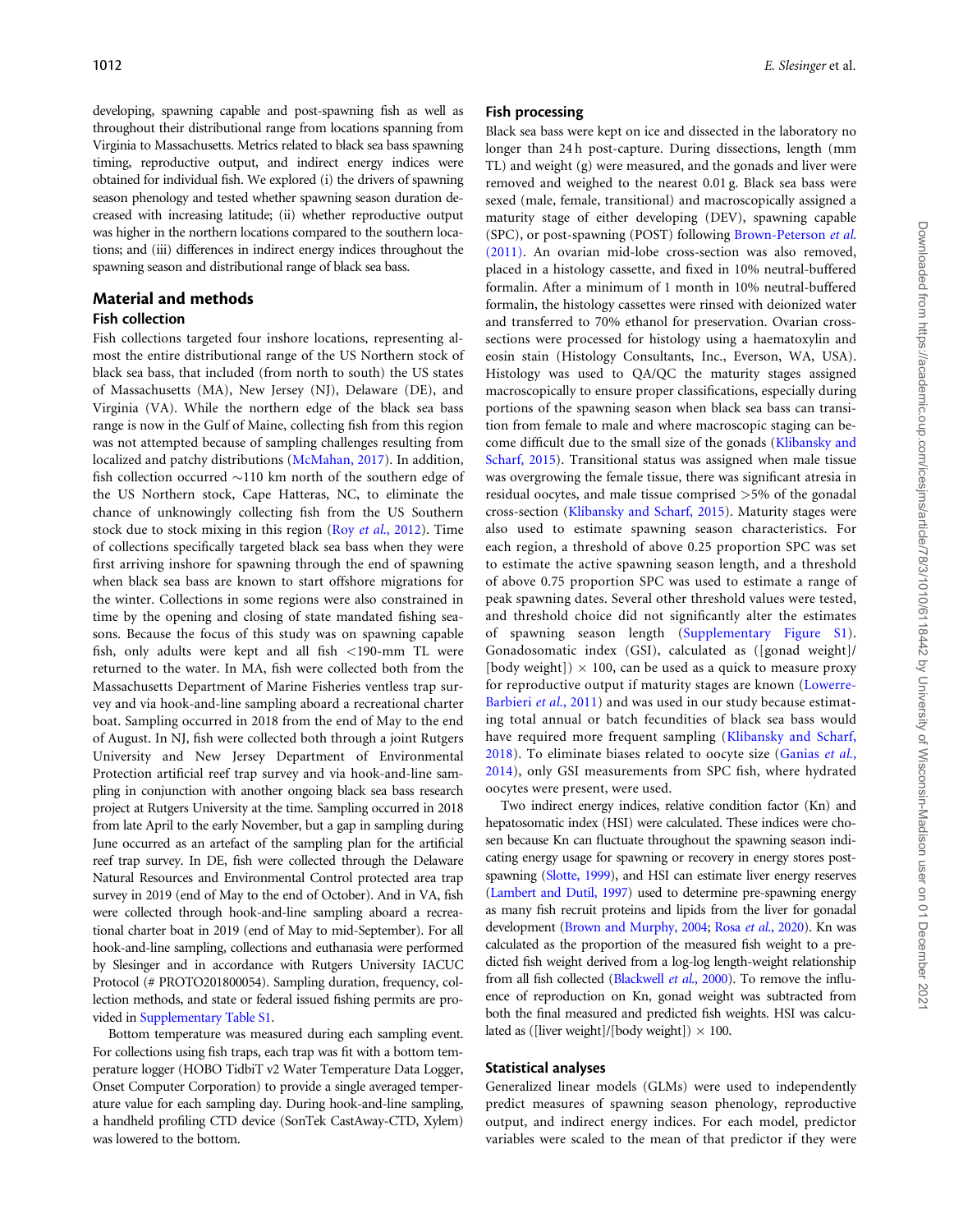included in an interaction, and the variance inflation factor (VIF) was used to assess the impact of correlations among predictor variables where a VIF score of  $>4$  indicated collinearity between predictor variables [\(O'Brien, 2007](#page-12-0)). For each model, the best fit models of spawning phenology, reproductive output, and indirect energy indices were determined using the second-order Akaike's Information Criterion (AICc; [Burnham and Anderson, 2002](#page-10-0)). For the reproductive output and spawning phenology models, collection method (trap vs. hook-and-line) was included as a factor to account for differing size and sex selectivity of the sampling methods [\(Provost, 2013](#page-12-0)). If collection method was a significant predictor, results were scaled to a standardized collection method (hook-and-line). For predictor variables included in the best fit models, a dominance analysis, using the "dominanceanalysis" package in R [\(Navarrete, 2020\)](#page-12-0), was used to compare the relative importance of each predictor in the model. The dominance analysis compares  $R^2$  values (McFadden  $R^2$  for GLMs) for each predictor across all subsets of the model to determine the relative contribution of one predictor over the other ([Azen and Budescu,](#page-10-0) [2006\)](#page-10-0). This analysis can be useful when all or most predictors are significant in the best fit model to further explore the ability of a predictor variable to explain the variance of the response variable. All analyses were performed using R (Version 4.0.1; [R Core](#page-12-0) [Team, 2019\)](#page-12-0). GLMs were performed using the "glm" function, maps were made using the package "ggmap" ([Kahle and](#page-11-0) [Wickham, 2013](#page-11-0)), and GLM partial effects were visualized using the package "Jtools" ([Long, 2020\)](#page-11-0).

Spawning season phenology was investigated by fitting two separate candidate models with a binomial distribution that described the beginning and end of spawning separately. The beginning of spawning model included SPC and DEV fish, and the end of spawning model included SPC and POST fish. To explore the effects of Julian day and daylength, two separate candidate models with either Julian day (1) or daylength (2) were fit to the beginning and the end of spawning models. Separate models were used due to collinearity between the two predictors, but both were assessed as they provided slightly different information. Julian day was constant across latitude and linearly increased throughout the spawning season, whereas daylength changed across latitude and responded non-linearly and nonmonotonically with time as the spawning season overlapped with the summer solstice.

$$
\log\left(\frac{\mu}{(1-\mu)}\right) = \beta_0 + \beta_1 \text{latitude} + \beta_2 \text{temperature} + \beta_3 \text{Julian day} + \beta_4 \text{collection method} + \beta_5 \text{latitude} \times \text{temperature} + \beta_6 \text{latitude} \times \text{Julian day} + \varepsilon_i,
$$
\n(1)

$$
\log\left(\frac{\mu}{(1-\mu)}\right) = \beta_0 + \beta_1 \text{latitude} + \beta_2 \text{temperature} + \beta_3 \text{daylength} + \beta_4 \text{collection method} + \beta_5 \text{latitude} \times \text{temperature} + \beta_6 \text{latitude} \times \text{daylength} + \varepsilon_i.
$$
\n(2)

In both  $(1)$  and  $(2)$ ,  $\mu$  is the probability of being SPC. Predictor variables were latitude (continuous), temperature (continuous), and collection method (categorical with two levels). The interaction term was latitude  $\times$  temperature. In (1), Julian day was included as a predictor variable and Julian day  $\times$  latitude as an interaction term. In (2), daylength was included as a predictor variable and *daylength*  $\times$  *latitude* as an interaction term. The best fit models that included Julian day and daylength separately were competed against each other using AICc to determine which metric, Julian day or daylength best explained the variation in the data.

For reproductive output, a candidate model (3) was fit to GSI from SPC fish to allow the analysis of reproductive output only during the time when fish were actively spawning.

$$
\mu = \beta_0 + \beta_1 \text{length} + \beta_2 \text{sex} + \beta_3 \text{location} \n+ \beta_4 \text{collection method} + \beta_5 \text{length} \times \text{sex} + \varepsilon_i.
$$
\n(3)

The response variable ( $\mu = GSI$ ) was a non-negative ratio and modelled with a gamma distribution. Predictor variables were length (continuous), sex (categorical with two levels), location (categorical with four levels), and collection method (categorical with two levels). The interaction term was  $sex \times length$  to account for sex-specific differences in size.

The change in indirect energy indices of black sea bass was investigated in reference to maturity stage (DEV, SPC, and POST) as well as collection location. Both HSI and Kn were modelled separately:

$$
\mu = \beta_0 + \beta_1 \text{length} + \beta_2 \text{sex} + \beta_3 \text{location} + \beta_4 \text{maturity stage} + \beta_5 \text{length} \times \text{sex} + \varepsilon_i.
$$
\n(4)

Here,  $\mu$  are HSI or Kn, to assess the indirect energy indices separately, but were both were non-negative ratios and modelled with a gamma distribution. For (4), the predictor variables were length (continuous), sex (categorical with two levels), location (categorical with four levels), and maturity stage (categorical with three levels). The interaction term was  $sex \times length$  to include potential sex-specific differences between length and the indirect energy indices.

#### Results

Throughout the spawning seasons of 2018 and 2019, a total of 898 black sea bass were collected in locations relevant to the current state of the black sea bass fishery and population, and spanning almost the entirety of the US Northern stock distributional range ([Figure 1\)](#page-4-0). The total number of fish collected in each location can be found in [Supplementary Table S1](https://academic.oup.com/icesjms/article-lookup/doi/10.1093/icesjms/fsaa252#supplementary-data). Because collections targeted black sea bass located inshore for spawning, most sampling occurred in relatively shallow inshore waters, except for in the southern locations (DE, VA). Both the DE state survey, which focused on protected reef areas, and the VA black sea bass fishery operates further offshore. Due to the apparent difficulty in obtaining adult black sea bass inshore, collections were not attempted inshore. These further offshore sampling sites led to deeper collections throughout the southern locations. Because of increasing depth at lower latitude collection sites, measured bottom temperature counterintuitively increased with higher latitudes. All locations experienced warming temperatures during late summer to early fall indicating the beginning of fall overturn as a result of increasing storm frequency [\(Rasmussen](#page-12-0) et al., 2005;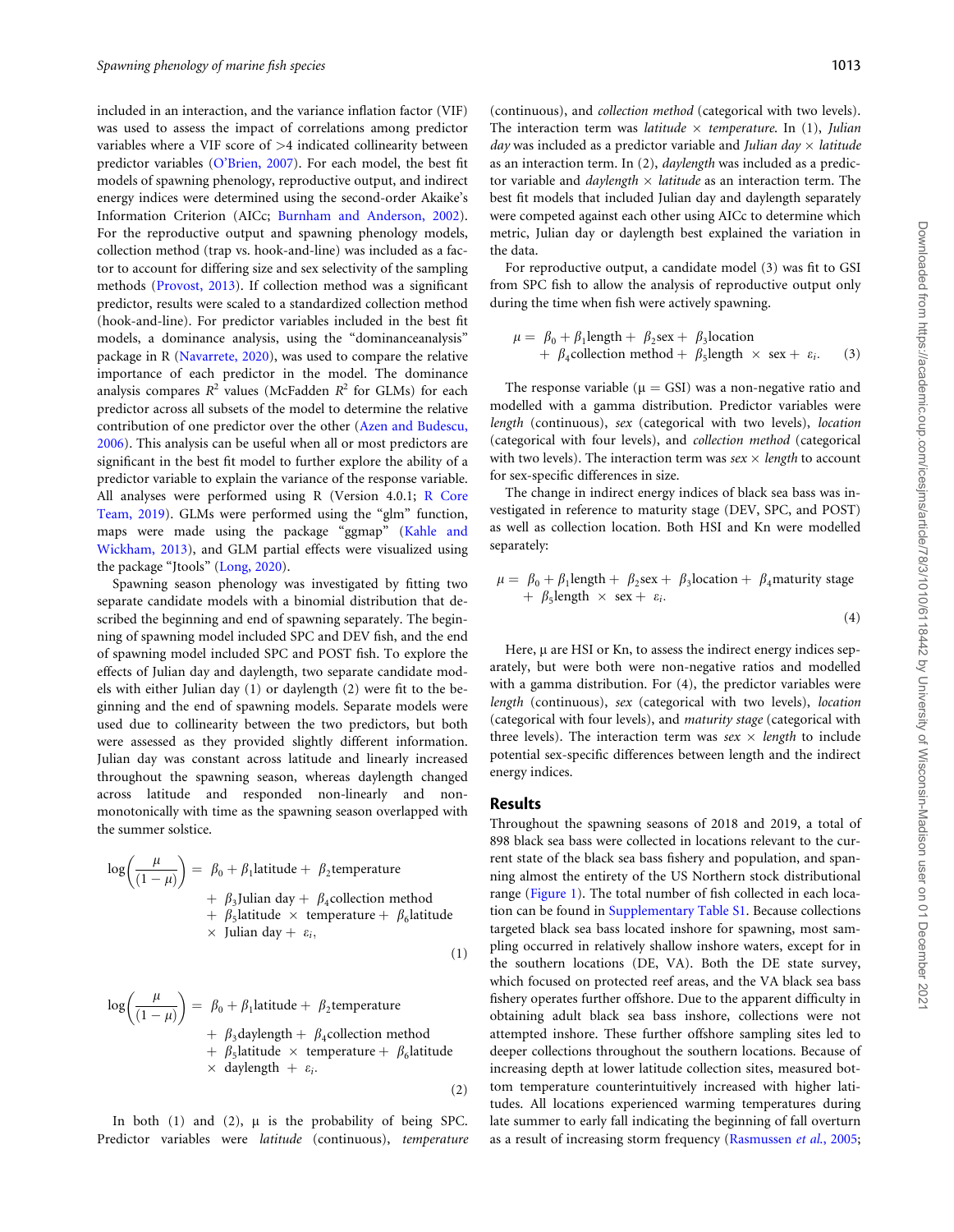<span id="page-4-0"></span>

Figure 1. Collection locations for black sea bass throughout the entire sampling period for Virginia (purple), Delaware (red), New Jersey (blue), and Massachusetts (green). The grey lines from thinnest to thickest widths indicate the 25, 50, and 100 m isobaths. The box within the inset map of the United States denotes the full study region. Note: where the 100 m isobath occurs also approximates the shelf edge for the US NES.

[Supplementary Figure S2](https://academic.oup.com/icesjms/article-lookup/doi/10.1093/icesjms/fsaa252#supplementary-data)). We collected a broad range of sizes of adult black sea bass in each location [\(Supplementary Table S2](https://academic.oup.com/icesjms/article-lookup/doi/10.1093/icesjms/fsaa252#supplementary-data)). On average, black sea bass in MA and VA were larger than in NJ and DE. While these size differences were likely attributed to the higher probability of collecting larger fish via hook-and-line sampling than in traps ([Provost, 2013\)](#page-12-0), they provide a representative size range of black sea bass throughout their entire range. Similarly, there were different proportions of male-to-female fish in each location, which was likely an artefact of sampling and should not be taken as a population-wide sex proportion for black sea bass. Histology analysis agreed with the macroscopic evaluation of ovarian maturity stage in 97% of the samples and was able to determine misidentified fish that were either female fish early transitioning to male or female fish on the cusp of being spawning capable or spent. While we attempted to only collect sexually mature fish, there was one fish that was immature and was not used in analysis.

#### General seasonal and regional patterns

Black sea bass spawning phenology differed both temporally and spatially [\(Figure 2\)](#page-5-0). For each region, black sea bass reproduction followed representative patterns of asynchronous batch spawning fish whereby it was rare to collect 100% SPC fish on a single day during the active spawning season. Except for VA, the duration of sampling was sufficient to collect black sea bass pre- and postspawning as seen by sampling days with 100% DEV or 100% POST fish, respectively [\(Figure 2](#page-5-0)). GSI closely followed female and male gonadal development with a peak when the proportion of SPC fish first reached a threshold of  $>0.75$  proportion SPC ([Figures 2](#page-5-0) and [3](#page-6-0)) and then decreased as fish began to enter post-

spawning phases. This indicates higher reproductive output in the beginning of the spawning season, which is common for multiple batch spawners. The variation in GSI measurements from VA fish was likely attributed to the proportion SPC fluctuating throughout the spawning season [\(Figure 2](#page-5-0)). Altogether, this suggests that GSI was a good approximator of the spawning season and reproductive output proxy for black sea bass. By using the 0.25 proportion SPC threshold, the duration of the spawning season showed an increasing trend with decreasing latitude [\(Figure 3](#page-6-0)). In addition, the regions where the spawning season was shorter, the duration of when black sea bass were >0.75 SPC was also shorter ([Figure 3\)](#page-6-0).

# Spawning phenology

Both the beginning and end of spawning phenology were analysed separately and models using Julian day or daylength were competed against each other. For predicting both the beginning and end of spawning phenology best fit models, Julian day performed better when included in the model than when daylength was included (*beginning*: Julian day AICc = 492.94, daylength AICc = 669.53; end: Julian day AICc = 339.18, daylength AICc = 358.87). The model that explained the most variation in the probability SPC for the beginning of spawning included all main effects of latitude, Julian day, temperature, collection method, and a latitude by temperature and latitude by Julian day interaction. One other model had a  $\triangle$ AICc < 6 [\(Richards, 2007;](#page-12-0) Table 1); however, this model had a lower AICc weight and was not chosen [\(Burnham and Anderson, 2004\)](#page-10-0). In the best fit model, all main effects and interactions were significant ( $p$ -value <0.01; latitude|day *p*-value  $\langle 0.05 \rangle$  except for latitude (*p*-value  $>0.05$ ), which was still included because of the significant interaction between latitude and temperature and latitude and Julian day. Model residuals are found in [Supplementary Figure S3](https://academic.oup.com/icesjms/article-lookup/doi/10.1093/icesjms/fsaa252#supplementary-data). Overall, Julian day was the dominant predictor, followed by temperature, and a latitude by temperature interaction [\(Supplementary Figure](https://academic.oup.com/icesjms/article-lookup/doi/10.1093/icesjms/fsaa252#supplementary-data) [S4a](https://academic.oup.com/icesjms/article-lookup/doi/10.1093/icesjms/fsaa252#supplementary-data)). Specifically, the probability SPC during the beginning of spawning was higher in fish collected with hook-and-line than with traps ([Figure 4a](#page-7-0)). The probability SPC increased with Julian day and was similar across all latitudes, with a slightly earlier start in the most southern regions of the sampling locations [\(Figure 4b](#page-7-0)). The effect of temperature on probability SPC differed across latitude showing higher probability of SPC with lower temperatures in the southern latitudes and higher temperatures in the northern latitudes ([Figure 4c\)](#page-7-0). This is likely an effect of the sampling depths and associated temperatures within those regions.

The end of spawning probability SPC was best explained in a model with latitude, Julian day, temperature, collection method, and a latitude by Julian day interaction. All main effects and interactions were significant (*p*-value  $\langle 0.01$ ; temperature  $\langle 0.05 \rangle$ . There were two other candidate models with a  $\triangle$ AICc < 6 [\(Richards, 2007](#page-12-0)), but the best fit model was chosen based on AICc weights ([Burnham and Anderson, 2004](#page-10-0)). One model that included all terms within the best fit model and a latitude by temperature interaction received only slightly less support ( $\Delta AICc$  = 0.953 and AIC weight of 0.331 vs. 0.533 for the model without this interaction). All models with  $\Delta AICc < 6$  are in Table 1 and model residuals are found in [Supplementary Figure S5](https://academic.oup.com/icesjms/article-lookup/doi/10.1093/icesjms/fsaa252#supplementary-data). The dominance analysis showed Julian day as the dominant predictor and followed by temperature [\(Supplementary Figure S4b\)](https://academic.oup.com/icesjms/article-lookup/doi/10.1093/icesjms/fsaa252#supplementary-data). For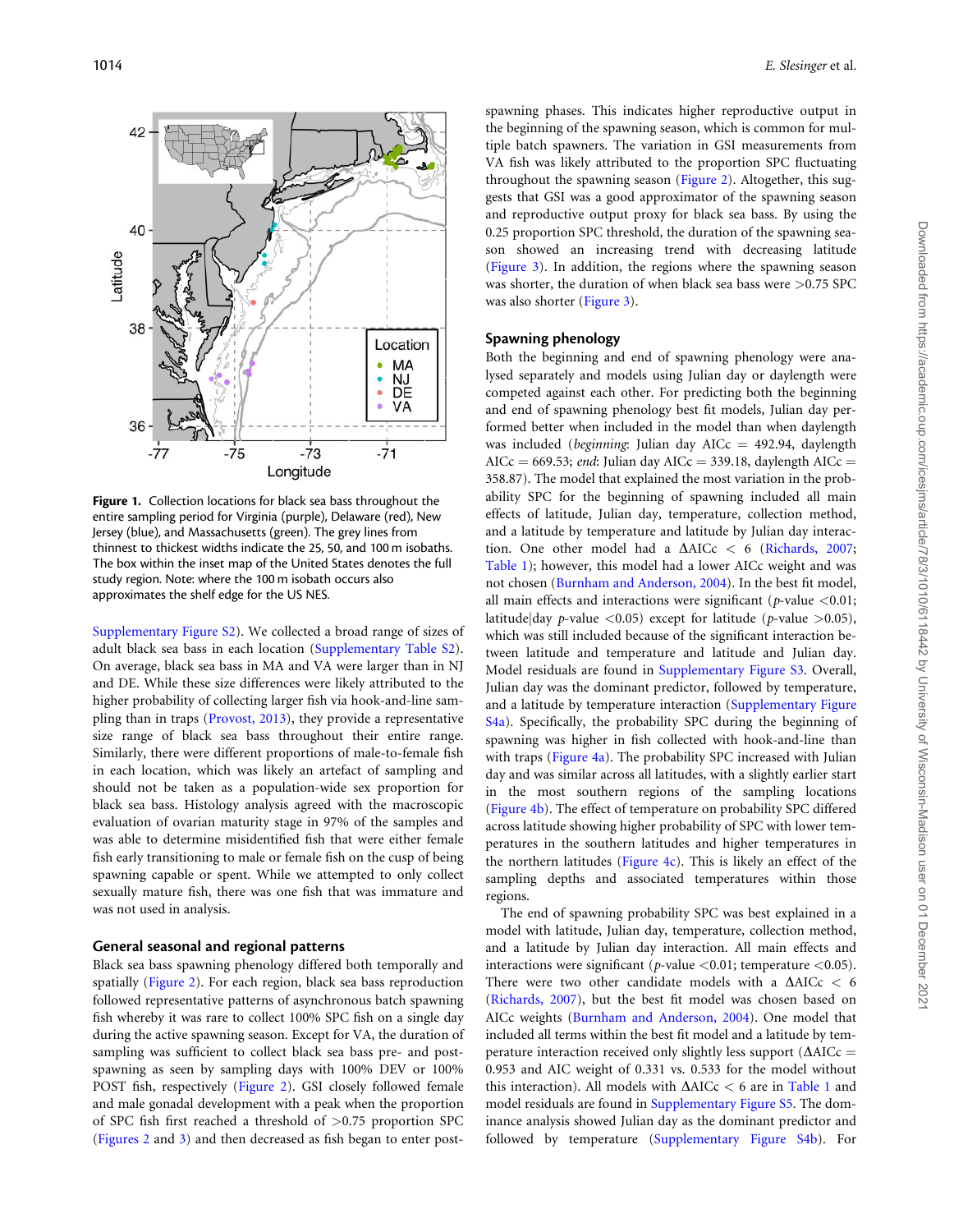<span id="page-5-0"></span>

Figure 2. For (a) Massachusetts, (b) New Jersey, (c) Delaware, and (d) Virginia, the percent of fish in each maturity staging category is shown in the top panel, where the percent of fish for each sampling day is cumulative, and the GSI (mean  $\pm$  standard error) is shown in the bottom panel. For the maturity stages, DEV, SPC, and POST.

collection method, there was a higher probability of collecting SPC fish via traps than hook-and-line sampling [\(Figure 4d](#page-7-0)). The probability SPC decreased with increasing temperature ([Figure 4e](#page-7-0)), indicating that the end of spawning was occurring when the fall temperatures were starting to increase associated with fall overturn in the region. The interaction between latitude and Julian day exhibited differing phenology across latitudes for the end of spawning with spawning ending on an earlier date in the northern regions and later in the southern regions ([Figure 4f\)](#page-7-0).

#### Reproductive output

The reproductive output proxy, estimated from the GSI of SPC fish, showed regional and sex-specific differences ([Table 2](#page-7-0) and [Figure 5](#page-8-0)). The best fit model to explain variation in reproductive output included sex and location and both terms were significant (p-value <0.01). Six alternative candidate models had a  $\Delta AICc$  < 2 that included additional terms and marginally improved the log likelihood. Therefore, the most parsimonious model was chosen ([Arnold, 2010\)](#page-10-0). All models with a  $\Delta AICc < 6$  are reported in [Table 2](#page-7-0), and model residuals are found in [Supplementary Figure](https://academic.oup.com/icesjms/article-lookup/doi/10.1093/icesjms/fsaa252#supplementary-data) [S6.](https://academic.oup.com/icesjms/article-lookup/doi/10.1093/icesjms/fsaa252#supplementary-data) The dominance analysis showed that location was the dominant predictor following the sex of the fish ([Supplementary](https://academic.oup.com/icesjms/article-lookup/doi/10.1093/icesjms/fsaa252#supplementary-data) [Figure S7](https://academic.oup.com/icesjms/article-lookup/doi/10.1093/icesjms/fsaa252#supplementary-data)). From the best fit model, the sex of the fish had a negative coefficient value, indicating higher reproductive output in females than in males. For example, a male fish from DE was predicted to have an average GSI of 5.46 compared to a female fish from DE with a predicted average GSI of 6.71. Location for NJ, DE, and VA all had positive coefficient values with respect to MA indicating higher reproductive output when compared to MA ([Figure 5\)](#page-8-0). Here, a female fish from MA was predicted to have a

GSI of 3.61 (compared to a female fish from DE with predicted average GSI of 6.71).

#### Indirect energy indices

The indirect energy index, HSI, varied throughout the spawning season and collection locations. The model that best explained variation in HSI included location, maturity stage, length, sex, and a length by sex interaction ([Table 3](#page-8-0)), and all main effects and interactions were significant ( $p$ -value  $\langle 0.01 \rangle$ , except for length, length sex, and location between MA and NJ ( $p$ -value >0.05). One other model, without the interaction term, had a  $\Delta AICc < 6$ but did not improve the log likelihood and had a lower AICc weight ([Burnham and Anderson, 2004](#page-10-0); [Table 3\)](#page-8-0). Model residuals are found in [Supplementary Figure S8](https://academic.oup.com/icesjms/article-lookup/doi/10.1093/icesjms/fsaa252#supplementary-data). The dominance analysis indicated that maturity stage was the dominant predictor ([Supplementary Figure S9](https://academic.oup.com/icesjms/article-lookup/doi/10.1093/icesjms/fsaa252#supplementary-data)). Specifically, for each region, as maturity stage advanced from DEV to SPC to POST, HSI decreased. HSI was higher in female than in male fish and increased in southern locations (DE and VA; [Figure 6](#page-8-0)). The length by sex interaction showed that HSI slightly increased with length for male fish but was relatively similar across sizes of females.

The relative condition factor (Kn) was largely uninformative for black sea bass and the values were relatively constant, remaining close to 1, throughout the spawning season and locations. As such, results for Kn are found in the [Supplementary Material.](https://academic.oup.com/icesjms/article-lookup/doi/10.1093/icesjms/fsaa252#supplementary-data)

# **Discussion**

Our study demonstrates important intraspecific differences in spawning timing and output of the US Northern stock of black sea bass, whereby spawning duration was shortest in the northern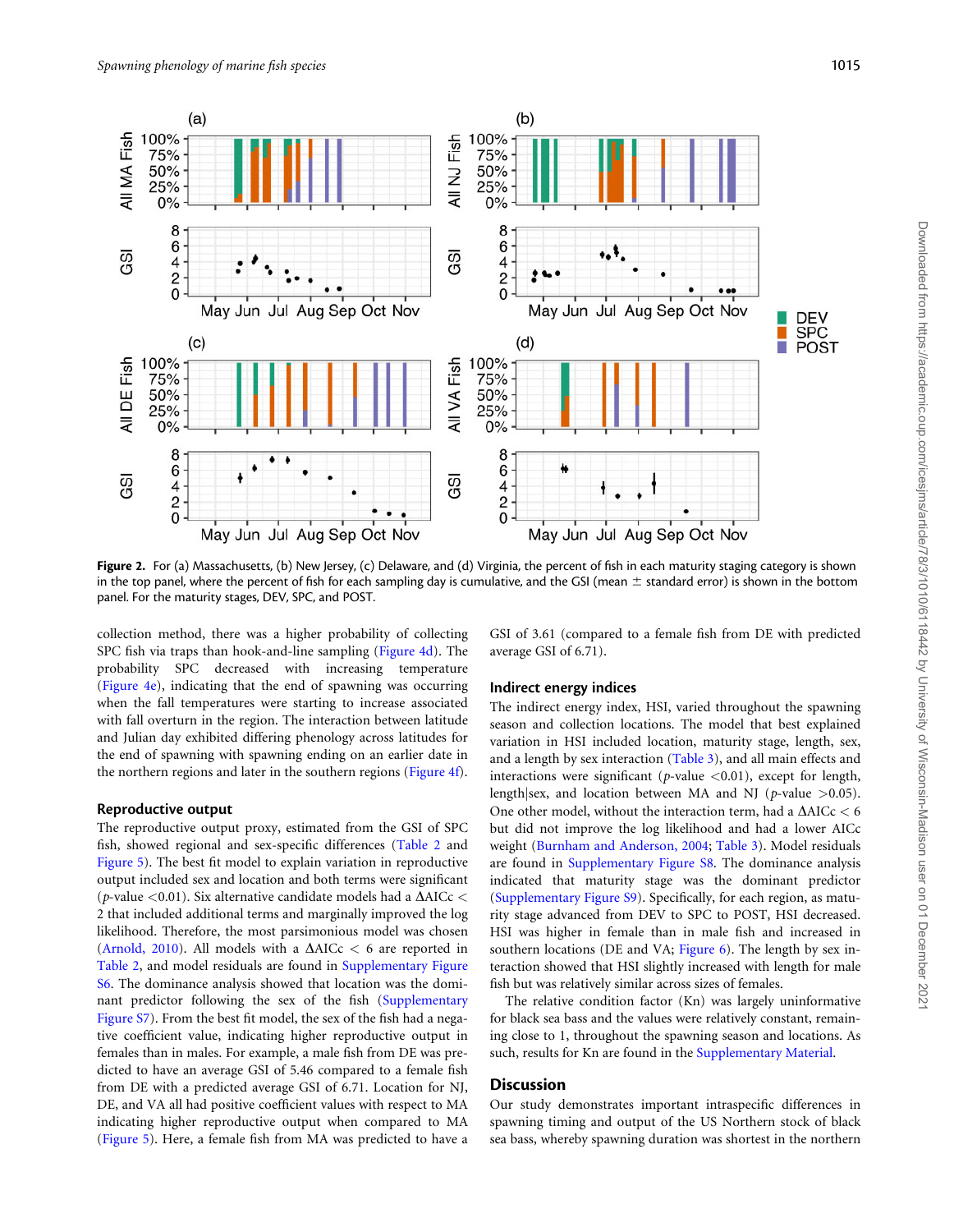<span id="page-6-0"></span>locations and longest in the southern locations. The beginning and end of spawning was mostly driven by Julian day and temperature. Reproductive output was lower in the northern locations and higher in the southern locations, which contrasts with previous studies that suggest reproductive output is highest in the higher latitudes to compensate for the shorter spawning duration. This result could be related to lower pre-spawning energy stores (e.g. HSI) in the northern fish when compared to the southern fish, potentially related to migration dynamics. These results



Figure 3. The spawning season characteristics are shown for each location in (a) the spawning duration (the Julian day difference between the beginning and end) and (b) the duration of the spawning season as designated by 25% of all fish SPC (black dot and lines), duration of when 75% of all fish were SPC (orange dot and lines), and the day when the mean GSI was highest (blue dot). For reference, Julian day 140 is 20 May and Julian day 260 is 17 September.

suggest potential decreased recruitment in the northern regions and further investigation is warranted as black sea bass continue to expand their range poleward.

# Julian day and temperature effects on spawning phenology

Black sea bass spawning duration decreased with increasing latitude, which corroborates well documented fish spawning patterns [\(Conover, 1992\)](#page-11-0). The timing of the start and end of spawning was mostly driven by Julian day and temperature with interactive effects of latitude. In many fish spawning phenology studies, daylength and temperature are dominant drivers of the initiation and/or termination of spawning (e.g. [Holt and Riley, 2001](#page-11-0)). However, in our models, Julian day outperformed daylength, which is intriguing because daylength has been shown to affect the timing of reproduction in black sea bass [\(Howell](#page-11-0) et al., 2003). This result could be an artefact of our statistical methodology and/or reproductive biology of black sea bass. The summer solstice (i.e. peak day length) occurred during a portion of the spawning season with high proportions of SPC fish; thus, there was relatively little contrast in day length within our data. Along these lines, the daylength cue may have also been mediated through Julian day (with which it was highly correlated,  $r^2 =$ 0.68, p-value  $\langle 0.001 \rangle$  as some fish can use daylength as a cue to record time [\(Bromage](#page-10-0) et al., 2001). Biologically, many studies that investigate the effects of daylength on spawning phenology are focused on the timing of the initiation of vitellogenesis (e.g. Clark et al[., 2005\)](#page-11-0). Our classification of the beginning of the active spawning season focused on when fish became SPC, or in other words, had initiated the oocyte hydration process which means these fish had already undergone vitellogenesis. For some fish, temperature can be used as a cue to synchronize the final stages of maturation and initiate the transition into postspawning phases [\(Van Der Kraak and Pankhurst, 1997\)](#page-12-0), which is more aligned to the reproductive processes measured in our study. Moreover, daylength varied with latitude while Julian day was fixed across collection locations. The better performance of Julian day could indicate that population-wide timing of spawning may be more driven by internal biological clocks and/or proximal effects of temperature, a cue that did vary with latitude.

Table 1. Candidate models evaluated for their ability to explain the probability of spawning capable fish for the beginning and the end of spawning.

| Response variable                               | Model                                                                                                                | df | LogLik     | <b>AICc</b> | $A$ Al $C$ c | AICc weight |
|-------------------------------------------------|----------------------------------------------------------------------------------------------------------------------|----|------------|-------------|--------------|-------------|
| Beginning of<br>spawning<br>$SPC = 1$ : DEV = 0 | Latitude $+$ Julian day $+$ temperature $+$ collection<br>method + latitude Julian day +<br>latitude temperature     |    | $-239.375$ | 492.935     | $\mathbf 0$  | 0.747       |
|                                                 | Latitude $+$ Julian day $+$ temperature $+$<br>collection method $+$ latitude temperature                            | 6  | $-241.489$ | 495.117     | 2.181        | 0.251       |
| End of spawning<br>$SPC = 1$ : POST = 0         | Latitude $+$ Julian day $+$ temperature $+$<br>collection method $+$ latitude Julian day                             | 6  | $-163.522$ | 339.175     | $\mathbf 0$  | 0.533       |
|                                                 | Latitude $+$ Julian day $+$ temperature $+$<br>collection method $+$ latitude Julian day $+$<br>latitude temperature |    | $-162.977$ | 340.128     | 0.953        | 0.331       |
|                                                 | Latitude $+$ Julian day $+$ collection method $+$<br>latitude Julian day                                             |    | $-165.925$ | 341.943     | 2.768        | 0.134       |

Models were fit with a binomial distribution and a log-link function. Only candidate models with  $\Delta$ AICc  $\lt$  6 are shown for both the beginning and end of spawning models. The relative likelihood of a model is represented by the AICc where an AICc  $=$  1 represents the most likely.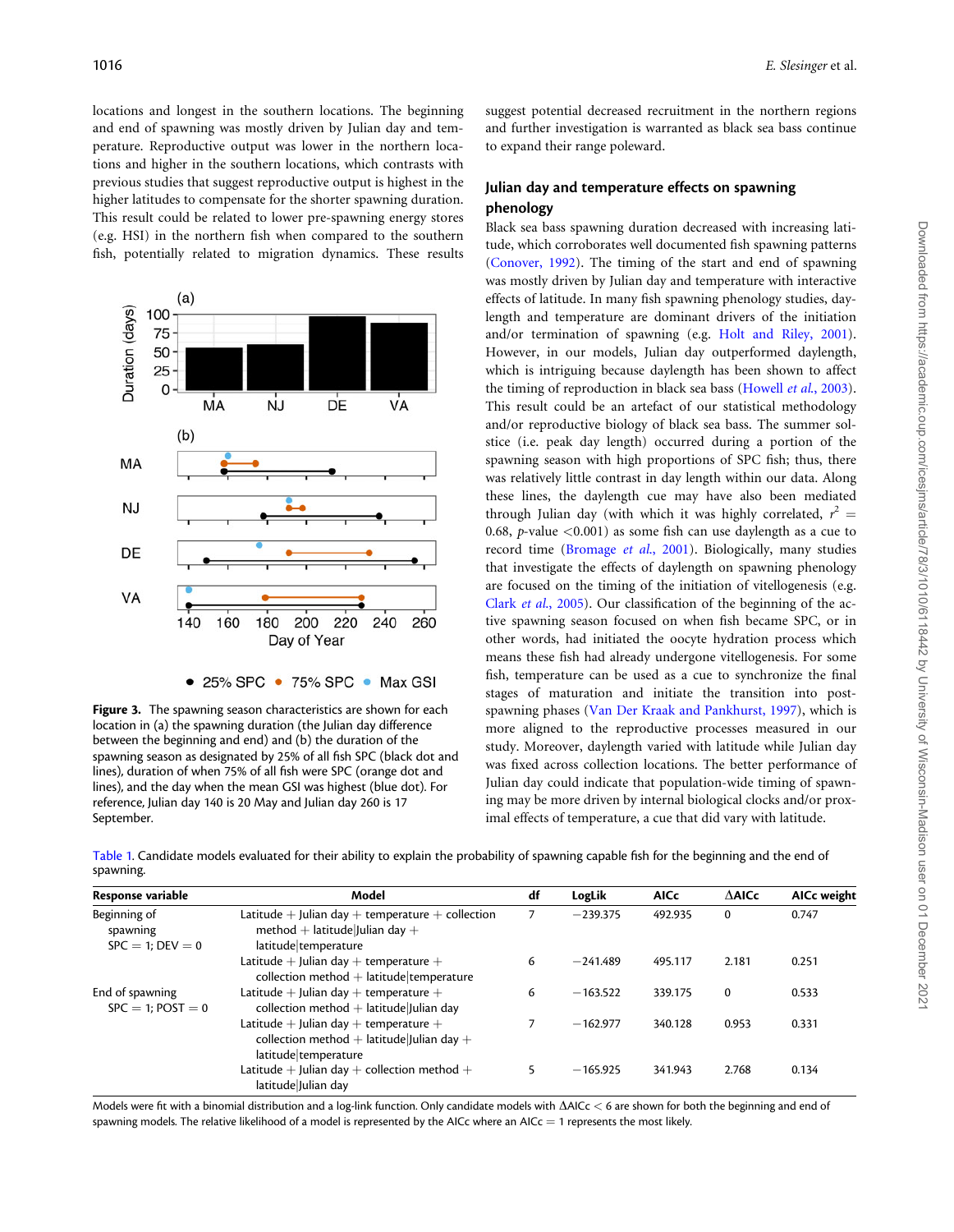<span id="page-7-0"></span>

Figure 4. Plotted partial fixed effects from the best fit model for the beginning of spawning  $(a-c)$  and end of spawning  $(d-f)$  GLM are shown. The beginning of spawning model best explains the probability of a fish being spawning capable [p(SPC)] over being developing based on (a) the single fixed partial effect for collection method, (b) the interaction between latitude and Julian day, and (c) the interaction between latitude and temperature. The end of spawning model best explains the probability of a fish being spawning capable [p(SPC)] over being post-spawning based on the single fixed partial effects for (d) collection method, (e) temperature and (f) the interaction between latitude and Julian day. In (a) and (d), HL = hook-and-line and  $T = \text{trap}$ . For (b), (c), and (f), the predictor variables are plotted on the y- and x-axes and the estimated probability SPC is shown in the heat map with darker colours indicating lower probability and lighter colours indicating higher probability SPC. For each partial effect plot, a higher probability SPC indicates that for (a)–(c) a fish will have started spawning, and for (d)–(f), a fish has not yet entered a post-spawning stage.

Table 2. Candidate models evaluated for their ability to explain the variation in GSI from SPC fish.

| Model                                                    | df | LogLik     | AICc     | $\Delta$ AlCc | AICc weight |
|----------------------------------------------------------|----|------------|----------|---------------|-------------|
| $Sex + location$                                         |    | $-739.565$ | 1491.364 | 0             | 0.273       |
| $Sex + location + length$                                |    | $-738.901$ | 1492.114 | 0.750         | 0.187       |
| $Sex + location + collection method$                     |    | $-739.091$ | 1492.492 | 1.129         | 0.155       |
| $Sex + location + length + collection method$            |    | $-738.081$ | 1492.562 | 1.199         | 0.150       |
| $Sex + location + length + length sex$                   |    | $-738.180$ | 1492.762 | 1.398         | 0.136       |
| Sex + location + length + collection method + length sex |    | $-737.438$ | 1493.379 | 2.015         | 0.100       |

All models are fit with a gamma distribution and an identity link function. From all candidate models, only those with  $\Delta$ AICc < 6 are shown. The relative likelihood of a model is represented by the AICc where an AICc  $=$  1 represents the most likely.

Temperature has also been shown to significantly influence spawning phenology for temperate fish species including mackerel (Scomber scombrus; [Jansen and Gislason, 2011\)](#page-11-0), walleye pol-lock (Gadus chalcogrammus; [Rogers and Dougherty, 2019\)](#page-12-0), and striped bass (Morone saxatilis; Clark et al[., 2005\)](#page-11-0). While black sea bass spawning phenology was influenced by temperature, our results differed compared to these other species. It should be noted, however, that the VIF in the model predicting the start of spawning was moderately high  $(\sim4)$ —a reflection in the correlation ( $r^2 = 0.51$ ) between latitude and temperature. The collinearity suggests that we cannot completely separate the effects of latitude and temperature on the start of spawning. Spawning began in cooler temperatures in the lower latitudes and warmer temperatures in the higher latitudes whereby the initiation of spawning at our northernmost site (MA) occurred at a bottom temperature of  $\sim$ 15°C, while the equivalent temperature at our southernmost site (VA) was  $\sim$ 10°C. This would indicate that across latitude the start of spawning was not as temperature sensitive. A lack of a strong relationship between temperature and spawning contrasts with other fish that will spawn earlier in warmer water (Lyons et al[., 2015\)](#page-11-0). While apparent temperature insensitivity could make black sea bass resilient to climate change, it may disadvantage them if matching spawning to earlier warming would be more adaptive. Spawning ended across each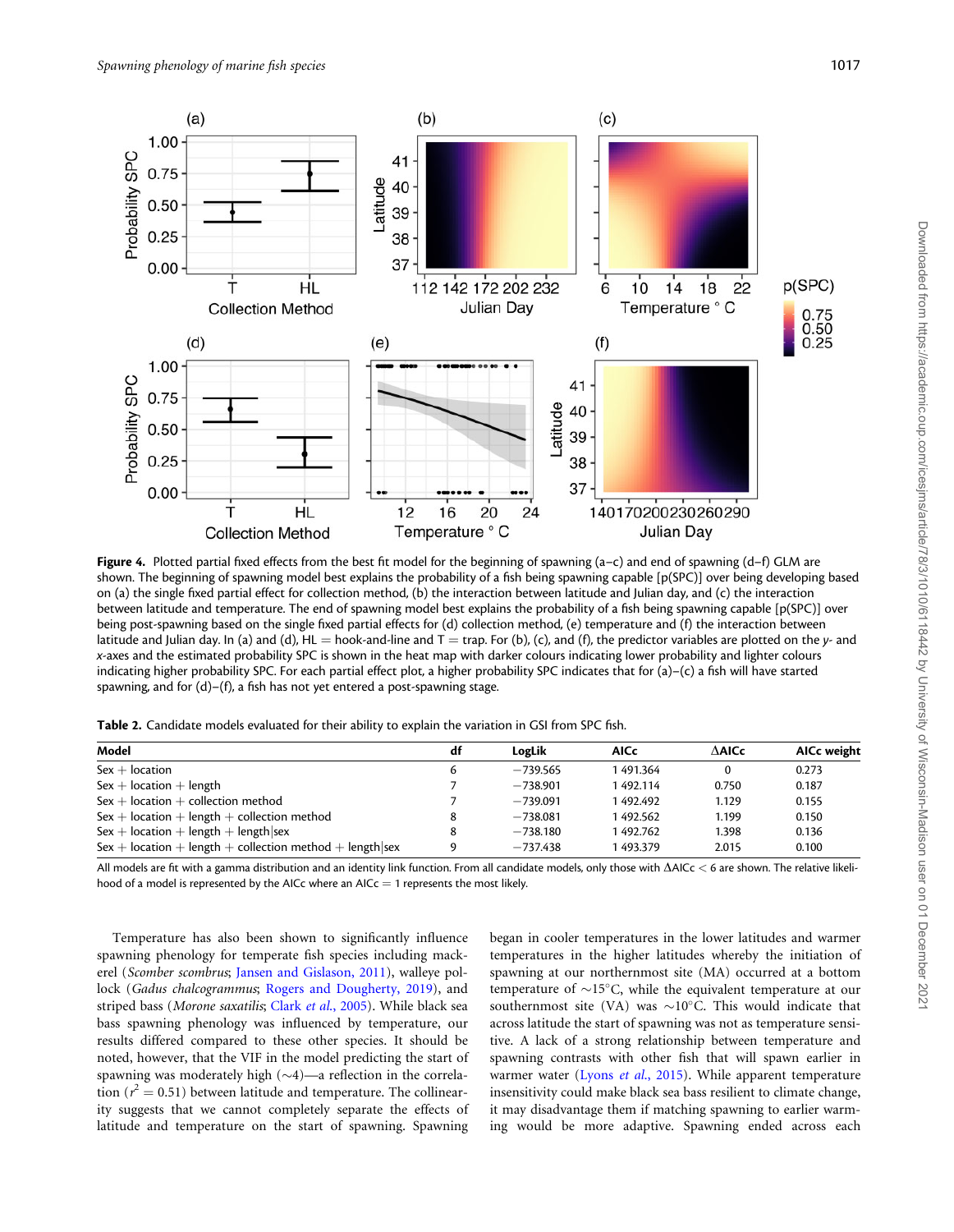<span id="page-8-0"></span>

**Figure 5.** The reproductive output estimated from GSI measurements from SPC fish, for each location, is shown with female and male fish separated (female  $=$  teal, male  $=$  yellow). The violin plots show both the distribution and structure of the raw GSI data. The points and associated error bars are estimated GSI and standard errors, respectively, from the best fit GLM.

Table 3. Candidate models evaluating the variation in the indirect energy index, HSI.

|                                                          |    |            |             |               | <b>AICc</b> |
|----------------------------------------------------------|----|------------|-------------|---------------|-------------|
| Model                                                    | df | LogLik     | AICc        | $\Delta$ AlCc | weight      |
| $Sex + stage +$<br>$location + length$<br>$+$ length sex | 10 | $-402.979$ | 826.209     | $\Omega$      | 0.713       |
| $Sex + stage +$<br>$location + length$                   | 9  | $-405.004$ | 828.214     | 2.005         | 0.262       |
| $Sex + stage +$<br>$location + length$<br>$+$ length sex | 10 | 531.501    | $-1042.751$ | 1.969         | 0.204       |
| $Sex + location$                                         | 6  | 525.500    | $-1038.906$ | 5.815         | 0.030       |

Models were fit with a gamma distribution and an identity link function. Only models with  $\Delta$ AICc  $<$  6. The relative likelihood of a model is represented by the AICc where an AICc  $=$  1 represents the most likely. Stage: maturity stage.



Figure 6. HSI for each region is shown with (a) female and (b) male fish plotted separately. The violin plots show both the distribution and structure of the raw HSI data. The points and associated error bars are the estimated HSI and standard errors, respectively, from the best fit GLM with the length of the fish kept constant to the mean length of all fish. For each region, HSI is separated by DEV, SPC, and POST.

sampling location as fall bottom temperatures warmed such that across all sites there was an average warming of  $7.25 \pm 4.19^{\circ}$ C from the beginning to end of the active spawning period. This fall warming is largely a destratification event-driven process and occurs as warm surface water mixes with the Cold Pool, a cold water mass below the mixed layer, due to the onset of fall storms [\(Rasmussen](#page-12-0) et al., 2005). Fall mixing events have been shown to affect the black sea bass behaviour, whereby some fish began to migrate offshore (Secor et al[., 2019](#page-12-0)). Overall, the relationship between temperature and black sea bass spawning phenology is complex, and further research is needed to elucidate the different responses of the beginning and end of spawning to temperature.

#### Reproductive output across spawning locations

For black sea bass in this study, the reproductive output proxy, GSI, was consistently lower for male fish than for female fish (Figure 6). Sexual dimorphism in reproductive output has been found in other fishes [e.g. blackeye gobies (Rhinogobiops nichol-sii); [Yong and Grober, 2014](#page-12-0)] and showed higher female GSI than male GSI. Lower male reproductive output in this study is of interest for black sea bass because sperm limitation has been raised as a possible concern for hermaphroditic species that develop highly female skewed sex ratios ([Provost and Jensen, 2015](#page-12-0)). Across our sampling locations, there was lower GSI in the most northern location (MA; maximum  $GSI = 7.53$ ) and higher GSI in the more southern collection locations (e.g. DE; maximum  $GSI =$ 14.53). GSI from black sea bass in the southern locations was also higher than in locations comprising their newly expanded range from Southern New England to Maine ([McMahan](#page-12-0) et al., 2020). This contrasts with other studies where fish spawning at higher latitudes will compensate for a shorter spawning season through higher reproductive output ([Conover, 1992](#page-11-0); [Kokita, 2004\)](#page-11-0). The lower reproductive output of individuals at the black sea bass northern range margin suggests that these fish may not be fully adapted to spawning at capacity at higher latitudes compared to individuals from their core historical range.

While no previous studies on black sea bass examined GSI across the entire distributional range of the Northern stock as we have done here, patterns within sub-regions or across studies generally contrast with our findings and suggest higher GSI in the more northern regions compared to the southern regions. For example, in [Wuenschel](#page-12-0) et al. (2011), black sea bass collected from Massachusetts and Rhode Island (i.e., the northern part of their range) from May to June had maximum GSI values  $\sim$ 10, while Wilk et al[. \(1990\)](#page-12-0) found black sea bass collected south of Rhode Island along the New York Bight (near the centre of their range) to have maximum GSI values  $\sim$ 8 during July. In [Rosa](#page-12-0) et al. [\(2020\),](#page-12-0) black sea bass from New Jersey in June had higher GSI than fish collected  $\sim$ 250km south off of the coast of Maryland during July and August. In all of these studies, the maximum GSI values from the different locations were measured during different months, thus confounding spatial comparisons of GSI. For example, comparing GSI from black sea bass caught in New Jersey in June to black sea bass caught in Maryland in August may lead to a comparison of GSI during peak spawning vs. towards the end of the active spawning season, respectively. Therefore, comparison across studies or at different time periods does not allow for a full assessment of regional differences in GSI. Our GSI comparisons were made across the entire duration of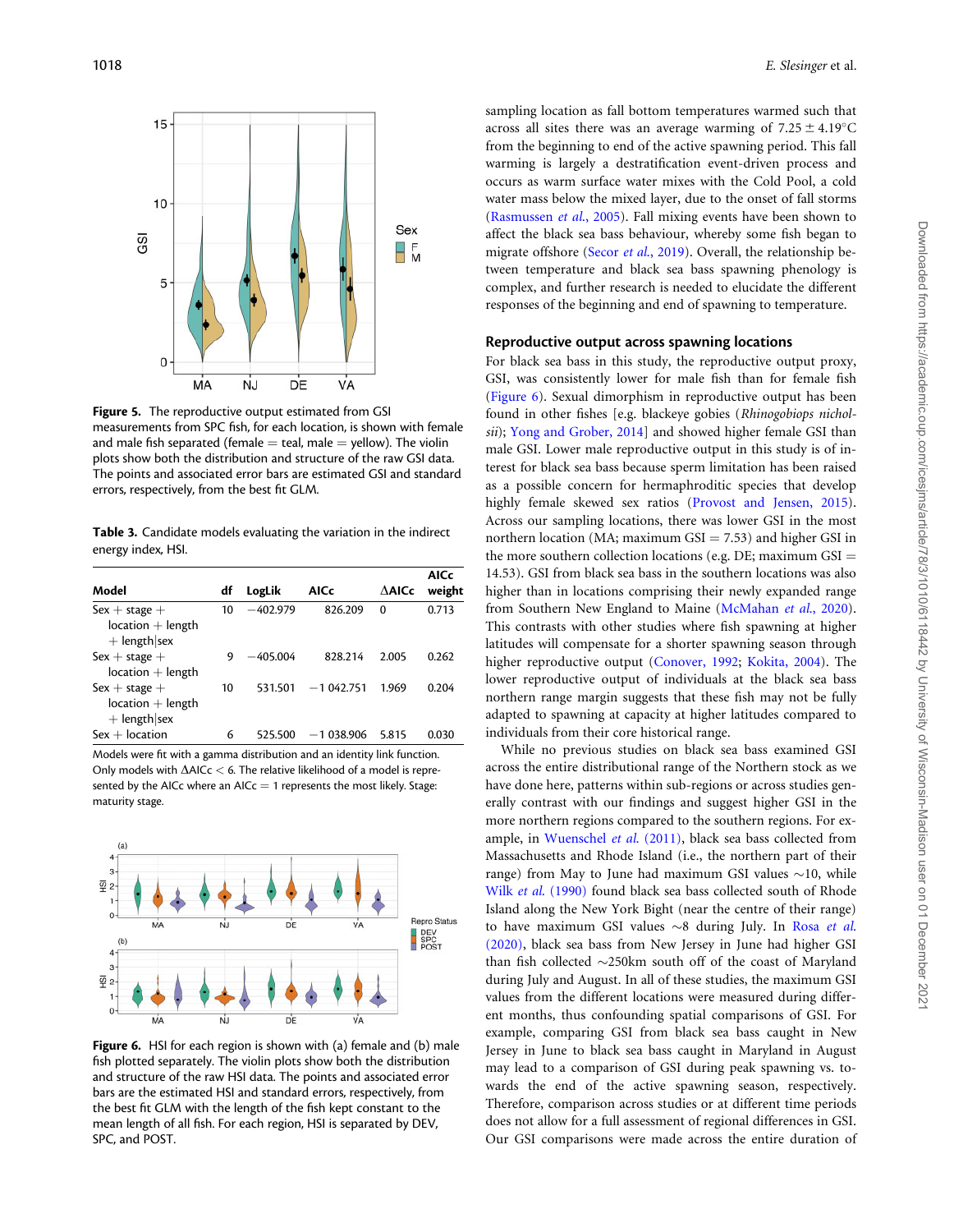the spawning season which allows for a more accurate comparison of estimated reproductive output amongst regions.

While the results for black sea bass indicate a reduction in reproductive output at higher latitudes, these results should also be considered alongside the use of GSI as a proxy for reproductive output. A female black sea bass with a higher GSI should have more oocytes [\(Mercer, 1978](#page-12-0)), but the oocyte stage can nonlinearly affect the weight of the gonad (i.e. hydrated oocytes are disproportionately heavy; Ganias et al[., 2014\)](#page-11-0). To account for this, we only analysed GSI from a standardized maturity stage, where hydrated oocytes were present. There could be variation in the weight of the gonad if a female fish was in-between spawning batches and recently released hydrated eggs. However, because black sea bass are asynchronous spawners and should not all be within or between spawning batches at the same time, assessing the GSI from multiple fish caught on a single day should provide enough variation to use this proxy across collection dates.

#### Energy allocation throughout spawning

Lower reproductive output at the northern regions of our sampling locations was unexpected but may be explained through the differences in energetic condition of black sea bass throughout spawning. HSI was lower in the northern region (MA) in developing fish when compared to the other sampling locations. However, post-spawning fish in MA had higher HSI than in the more southern regions, indicating a recovery in liver energy stores in this northern region. Fluctuations in HSI can be linked to reproductive output because the liver is a main energy storage depot [\(Brown and Murphy, 2004](#page-10-0)) and provides hepatic vitellogenin to be used in developing oocytes at the beginning of ovarian development ([Hiramatsu](#page-11-0) et al., 2002). Thus, lower HSI in developing fish could lead to lower reproductive output. Although MA was our northernmost site, due to regional oceanographic patterns, this region warmed earlier and was the warmest during spawning compared to the other regions ([Supplementary Figure](https://academic.oup.com/icesjms/article-lookup/doi/10.1093/icesjms/fsaa252#supplementary-data) [S2\)](https://academic.oup.com/icesjms/article-lookup/doi/10.1093/icesjms/fsaa252#supplementary-data), potentially decreasing energy stores due to higher energy demand. In addition, the patterns in HSI of MA black sea bass could be a product of migration distances. Black sea bass overwinter near the continental shelf edge off the coasts of Virginia to Maryland and migrate inshore for the summer to spawn leading to longer migration distances for the higher latitude fish  $(\sim]100-$ 200 km for southern fish vs.  $\sim$ 400–500 km for northern fish; [Moser and Shepherd, 2009](#page-12-0)). For MA fish, lower HSI before spawning could be related to lower energy reserves following migration, and relatively higher HSI in post-spawning fish (compared to other collection locations) could indicate increased feeding to prepare for a long migration to return to overwintering sites. While out of the scope of this study, future research is needed to focus on energy and lipid partitioning pre-, during, and post-spawning in black sea bass throughout their distributional range to disentangle the effects of migration and local oceanography on energetics and subsequent impacts on reproductive output.

#### Trailing edge of US Northern black sea bass range expansion

Understanding the potential changes at the trailing edge of the US Northern stock of black sea bass distributional range is important as this region is subject to ecosystem restructuring and ther-mal habitat loss ([Kleisner](#page-11-0) et al., 2017). While the spawning season

in VA started earlier in the year and had the second longest spawning duration after DE ([Figure 3](#page-6-0)), GSI was high but variable due to fluctuations in the proportion of SPC fish towards the end of the spawning season [\(Figure 2d](#page-5-0)). Collecting adult black sea bass inshore was not attempted due to the fishery operating further offshore, which lead to the nearest inshore sampling site to be 35 km from the coast. Black sea bass off of VA have historically been collected during the spawning season farther offshore  $(\sim]35$ -50 km; [Mercer, 1978;](#page-12-0) Moser and Shepherd, 2009), but in recent years, spawning black sea bass abundance has been low from inshore to mid-shelf (NorthEast Area Monitoring and Assessment Program survey data; [http://fluke.vims.edu/fishgis/faovims/index.](http://fluke.vims.edu/fishgis/faovims/index.htm) [htm](http://fluke.vims.edu/fishgis/faovims/index.htm); J. Gartland, pers. comm.). In our study, black sea bass collections during the middle of the spawning season were made where there was a higher probability of catching fish, which led to sampling sites close to the shelf break  $(\sim]100-140$  km from the coast). Altogether, the US Northern stock of black sea bass distribution in the southern portion of their range has existed further offshore in the past, but increasing difficulty in obtaining black sea bass inshore may suggest a range contraction. This could be a result of ocean warming, where this region has experienced signif-icant warming from 1977 to 2016 [\(Wallace](#page-12-0) et al., 2018), but further research is required to understand the effects of warming at the trailing edge of US Northern stock of black sea bass population.

It should be noted that our conclusions are not extended to the entire population of black sea bass. The US Southern stock of black sea bass, which inhabits waters south of Cape Hatteras, NC, to southern Florida, are considered genetically distinct and mostly reproductively isolated from each other [\(Drohan](#page-11-0) et al., 2007; [Roy](#page-12-0) et al[., 2012\)](#page-12-0) and may have higher thermal tolerances ([Atwood](#page-10-0) et al[., 2001\)](#page-10-0). Spawning phenology and ocean warming effects on the Southern stock of these fish and throughout their range are out of the scope of this study but would be valuable for further interpretation of the results for the US Northern stock of black sea bass.

#### Study limitations

Due to logistical constraints, black sea bass were collected across two separate years (2018 and 2019). While the dominant predictor of both the start and end of spawning was Julian day, suggesting that these results are comparable across the 2 years, temperature did have a significant, yet more minor, effect on the timing of reproduction. Interannual temperature variability occurs across the US NES and has been shown to potentially impact interannual recruitment success of black sea bass [\(Miller](#page-12-0) et al[., 2016\)](#page-12-0). Therefore, further investigation of spawning duration and reproductive output results across all regions was conducted. We assessed the difference in average monthly bottom temperatures for each spawning location between 2018 and 2019 using modelled bottom temperature from the Doppio Regional Ocean Model System model (Wilkin et al[., 2018\)](#page-12-0) and found similar  $({\sim}\Delta2-4$ °C) bottom temperatures between 2018 and 2019 in each collection location ([Supplementary Figure S10\)](https://academic.oup.com/icesjms/article-lookup/doi/10.1093/icesjms/fsaa252#supplementary-data). Also, there was agreement on the timing of peak spawning between our study and previous studies. For example, Wilk et al[. \(1990\)](#page-12-0) found highest GSI during July of black sea bass collected from the New York Bight, which was similar timing for black sea bass in this study caught in a similar location (NJ). GSI data from fish collected off of the NJ coast from 2011 to 2013 also suggest peak spawning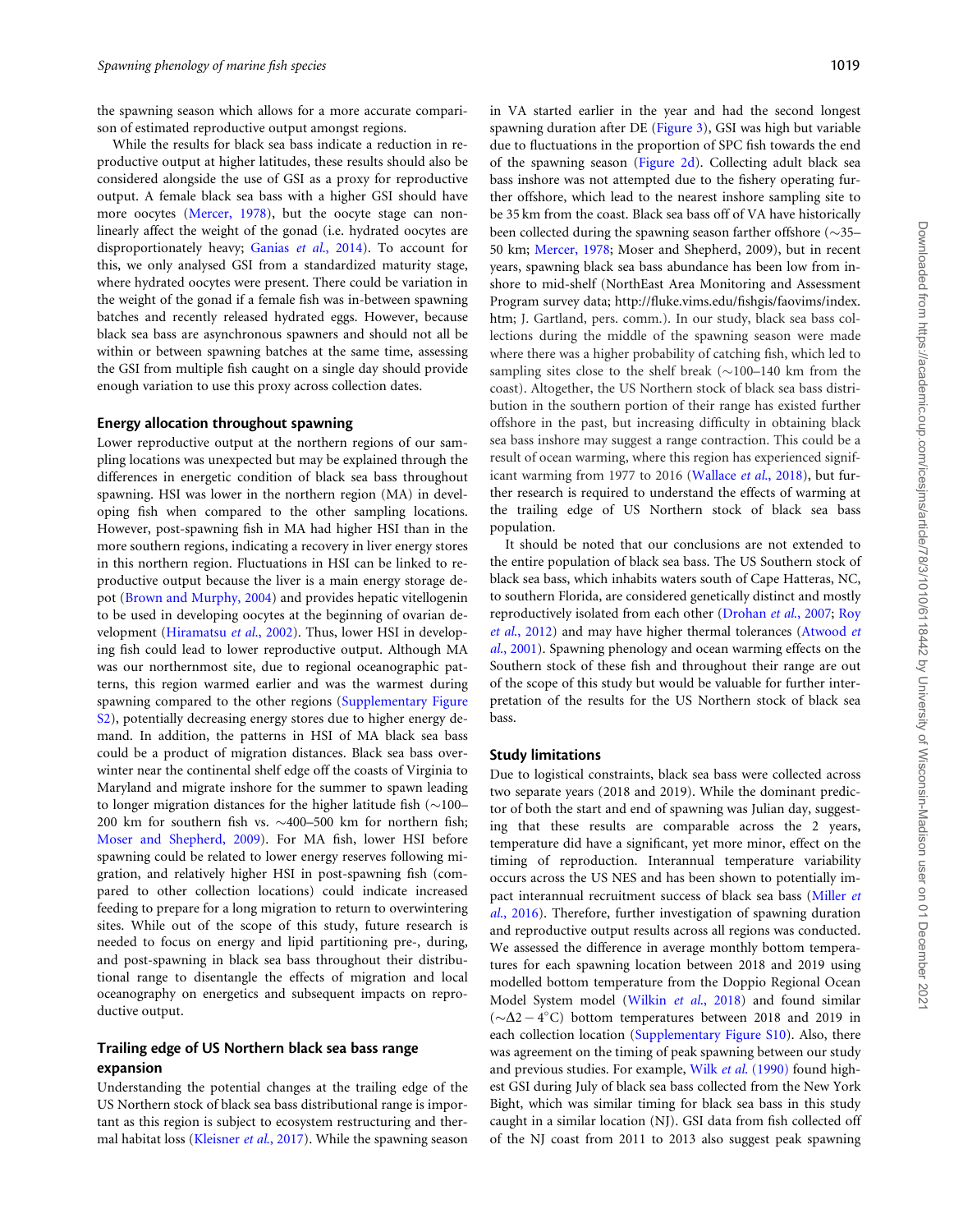<span id="page-10-0"></span>times around July ([Supplementary Figure S11;](https://academic.oup.com/icesjms/article-lookup/doi/10.1093/icesjms/fsaa252#supplementary-data) [Provost](#page-12-0) et al., [2017](#page-12-0)). While agreement in estimated peak spawning times for black sea bass is likely, reproductive output may differ interannually. For the US Southern stock of black sea bass, significant interannual differences in proportions of spawning capable females and annual fecundity have been found [\(Klibansky and Scharf, 2018](#page-11-0)). While annual fecundity and GSI are linked, the degree to which interannual variability in fecundity is reflected in varability in GSI is unknown. Our GSI measurements likely provide a more conservative estimate of reproductive output, but future studies would benefit from investigating interannual changes in US Northern black sea bass GSI across their entire spawning range.

# Conclusions

With ongoing climate change in the US NES, the intersection between marine fish poleward range shifts and spawning phenology will be important to study for many economically and ecologically important fish species. Our results showed that black sea bass do exhibit different spawning phenology across their latitudinal spawning gradient, yet their reproductive output did not compensate for a shorter spawning season in the northern regions. Black sea bass in state waters are managed with statespecific quotas that are based on regional biomass. As abundance increases in the north and re-evaluations of state fishing quotas are suggested, there should be caution towards setting annual total allowable catch limits due to the potential variability in recruitment in these new regions and future impacts from ocean warming. This caution is also extended to the trailing edge of the US Northern black sea bass distributional range where more data are required to investigate the potential impacts of ocean warming on adult energetics and productivity. The outcomes of this study, and potential impacts on recruitment and fishing quotas, are applicable globally to other range shifting species. Many midto high-latitude fish species are currently undergoing range shifts as a response to ocean warming and have migratory behaviours related to spawning. As we found, even if a fish may be able to follow cues to shift the timing and duration of spawning, this does not ensure reproductive output will increase to compensate for new spawning phenology, leading to potentially lower recruitment in newly expanded ranges. While range shifts may be seen as adaptive for fish negatively impacted by ocean warming, these benefits may not be fully realized if there is reduced spawning output in these new regions.

# Supplementary data

[Supplementary material](https://academic.oup.com/icesjms/article-lookup/doi/10.1093/icesjms/fsaa252#supplementary-data) is available at the ICESJMS online version of the manuscript.

# Data availability statement

The data underlying this article are available in the article and in its online [supplementary material](https://academic.oup.com/icesjms/article-lookup/doi/10.1093/icesjms/fsaa252#supplementary-data).

# Acknowledgements

We would like to thank Mark Wuenschel for guidance on this project and expert in histology; Douglas Zemeckis for providing initial insight into fish sampling designs; Laura Nazzaro for assisting with modelled bottom temperature; Ashley Trudeau and Zoe Kitchell for providing helpful discussion and insight on statistical methodology; the captains of the recreational fishing vessels including Eric Morrow, Skip Feller, and Mark Sterling; Steve Wilcox and Mike Trainor at the Massachusetts Department of

Marine Fisheries, Peter Clarke at the New Jersey Department of Environmental Protection, and Scott Newlin at the Delaware Natural Resources and Environmental Control with Wes Townsend (commercial fisherman) for providing fish from trap surveys; and William Forrest Kennedy at the University of Massachusetts Dartmouth and Jim Gartland at the Virginia Institute of Marine Science for providing lab space and hospitality. Finally, we would like to acknowledge the undergraduates who assisted on dissections, including Kasey Walsh, Kiersten Bates, Karolina Zbaski, Timothy Stolarz, Maura Doscher, Juan Osario, Mamadou Nbaye, Shiyue Zhao, and Kimberly Aldana at Rutgers University and Gil Osofsky at the Virginia Institute of Marine Science.

# Funding

The research was supported, in part, by the National Oceanic and Atmospheric Administration (NOAA) Office of Oceanic and Atmospheric Research (OAR), Coastal and Ocean Climate Applications (COCA) Program (NA150AR4310119). Slesinger received support from a Rutgers University School of Environmental and Biological Sciences Teaching and Graduate Assistantship and an Off-Campus Dissertation Development Award, as well as from the George Burlew Scholarship through the Manasquan River Tuna and Marlin Club.

# References

- Arnold, T. W. 2010. Uninformative parameters and model selection using Akaike's information criterion. Journal of Wildlife Management, 74: 1175–1178.
- Atwood, H. L., Young, S. P., Tomasso, J. R., and Smith, T. I. J. 2001. Salinity and temperature tolerances of black sea bass juveniles. North American Journal of Aquaculture, 63: 285–288.
- Azen, R., and Budescu, D. V. 2006. Comparing predictors in multivariate regression models: an extension of dominance analysis. Journal of Educational Research Association and American Statistical Association, 31: 157–180.
- Bell, R. J., Richardson, D. E., Hare, J. A., Lynch, P. D., and Fratantoni, P. S. 2015. Disentangling the effects of climate, abundance, and size on the distribution of marine fish: an example based on four stocks from the Northeast US shelf. ICES Journal of Marine Science, 72: 1311–1322.
- Blackwell, B. G., Brown, M. L., and Willis, D. W. 2000. Relative weight (Wr) status and current use in fisheries assessment and management. Reviews in Fisheries Science, 8: 1–44.
- Bromage, N., Porter, M., and Randall, C. 2001. The environmental regulation of maturation in farmed finfish with special reference to the role of photoperiod and melatonin. Aquaculture, 197: 63–98.
- Brown, M., and Murphy, B. R. 2004. Seasonal dynamics of direct and indirect condition indices in relation to energy allocation in laregmouth bass Micropterus salmoides (Lacepede). Ecology of Freshwater Fish, 13: 23–36.
- Brown-Peterson, N. J., Wyanski, D. M., Saborido-Rey, F., Macewicz, B. J., and Lowerre-Barbieri, S. K. 2011. A standardized terminology for describing reproductive development in fishes. Marine and Coastal Fisheries, 3: 52–70.
- Burnham, K., and Anderson, D. 2002. A practical information-theoretic approach. In Model Selection and Multimodal Inference, 2nd edn. Springer-Verlag, New York. 323 pp.
- Burnham, K., and Anderson, D. 2004. Multimodel inference: understanding AIC and BIC in model selection. Sociological Methods and Research, 33: 261–304.
- Burrows, M. T., Schoeman, D. S., Buckley, L. B., Moore, P., Poloczanska, E. S., Brander, K. M., Brown, C., et al. 2011. The pace of shifting climate in marine and terrestrial ecosystems. Science, 334: 652–655.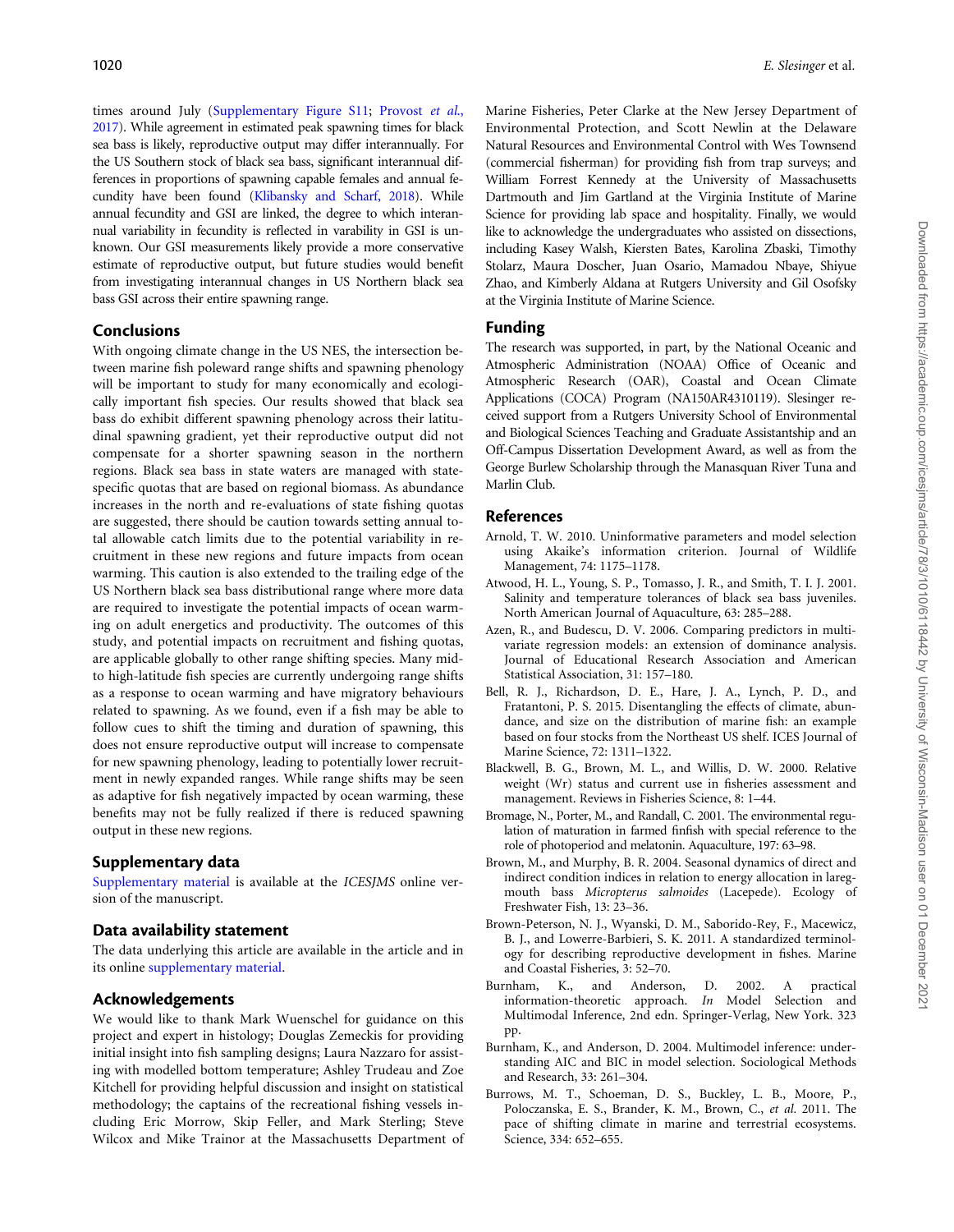- <span id="page-11-0"></span>Chen, Z., Kwon, Y. O., Chen, K., Fratantoni, P., Gawarkiewicz, G., and Joyce, T. M. 2020. Long-Term SST Variability on the Northwest Atlantic Continental Shelf and Slope. Geophysical Research Letters, 47: 1–11.
- Clark, R. W., Henderson-Arzapalo, A., and Sullivan, C. V. 2005. Disparate effects of constant and annually-cycling daylength and water temperature on reproductive maturation of striped bass (Morone saxatilis). Aquaculture, 249: 497–513.
- Conover, D. O. 1992. Seasonality and the scheduling of life history at different latitudes. Journal of Fish Biology, 41: 161–178.
- Cushing, D. H. 1990. Phytoplankton production and year-class strength in fish populations: an update of the match/mismatch hypothesis. Advances in Marine Biology, 26: 249–293.
- Dahlke, F., Wohlrab, S., Butzin, M., and Pörtner, H. 2020. Thermal bottlenecks in the lifecycle define climate vulnerability of fish. Science, in Press, 65–70.
- De-Camino-Beck, T., and Lewis, M. A. 2008. On net reproductive rate and the timing of reproductive output. American Naturalist, 172: 128–139.
- Drohan, A. F., Manderson, J. P., and Packer, D. B. 2007. Essential Fish Habitat Source Document: Black Sea Bass, Centropristis striata, Life History and Habitat Characteristics, 2nd edn. NOAA Tech Memo NMFS NE 200. 68 pp.
- Dufour, F., Arrizabalaga, H., Irigoien, X., and Santiago, J. 2010. Climate impacts on albacore and bluefin tunas migrations phenology and spatial distribution. Progress in Oceanography, 86: 283–290.
- Fields, P. A., Graham, J., Rosenblatt, R., and Somero, G. N. 1993. Effects of expected climate change on marine faunas. Trends in Ecology and Evolution, 8: 361–367.
- Free, C. M., Thorson, J. T., Pinsky, M. L., Oken, K. L., Wiedenmann, J., and Jensen, O. P. 2019. Impacts of historical warming on marine fisheries production. Science, 363: 979–983.
- Friedland, K. D., and Hare, J. A. 2007. Long-term trends and regime shifts in sea surface temperature on the continental shelf of the northeast United States. Continental Shelf Research, 27: 2313–2328.
- Ganias, K., Murua, H., Glaramunt, G., Dominguez-Petit, R., Gonçalves, P., Juanes, F., Keneddy, J., et al. 2014. Chapter 4: Egg production. In Handbook of Applied Fisheries Reproductive Biology for Stock Assessment and Management. Ed. by R. Domínguez-Petit, H. Murua, F. Saboriodo-Rey, and E. Trippel. Vigo, Spain. 109 pp. Digital CSIC. [http://hdl.handle.net/10261/](http://hdl.handle.net/10261/87768) [87768](http://hdl.handle.net/10261/87768) (last accessed 18 January 2021).
- Garvey, J. E., and Marschall, E. A. 2003. Understanding latitudinal trends in fish body size through models of optimal seasonal energy allocation. Canadian Journal of Fisheries and Aquatic Sciences, 60: 938–948.
- Hare, J. A., Morrison, W. E., Nelson, M. W., Stachura, M. M., Teeters, E. J., Griffis, R. B., Alexander, M. A., et al. 2016. A vulnerability assessment of fish and invertebrates to climate change on the northeast U.S. continental shelf. PLoS One, 11: e0146756–30.
- Harley, C. D. G., Randall Hughes, A., Hultgren, K. M., Miner, B. G., Sorte, C. J. B., Thornber, C. S., Rodriguez, L. F., et al. 2006. The impacts of climate change in coastal marine systems. Ecology Letters, 9: 228–241.
- Head, E. J. H., Brickman, D., and Harris, L. R. 2005. An exceptional haddock year class and unusual environmental conditions on the Scotian Shelf in 1999. Journal of Plankton Research, 27: 597–602.
- Henderson, M. E., Mills, K. E., Thomas, A. C., Pershing, A. J., and Nye, J. A. 2017. Effects of spring onset and summer duration on fish species distribution and biomass along the Northeast United States continental shelf. Reviews in Fish Biology and Fisheries, 27: 411–424.
- Hendry, A. P., Berg, O. K., and Quinn, T. P. 2001. Breeding location choice in salmon: causes (habitat, competition, body size, energy

stores) and consequences (life span, energy stores). Oikos, 93: 407–418.

- Hiramatsu, N., Matsubara, T., Weber, G. M., Sullivan, C. V., and Hara, A. 2002. Vitellogenesis in aquatic animals. Fisheries, 68: 694–699.
- Holt, G. J., and Riley, C. M. 2001. Laboratory spawning of coral reef fishes: effects of temperature and photoperiod. UJNR Technical Report No. 28, pp. 33–38.
- Holt, R. E., and Jørgensen, C. 2015. Climate change in fish: effects of respiratory constraints on optimal life history and behaviour. Biology Letters, 11: 20141032.
- Howell, R. A., Berlinsky, D. L., and Bradley, T. M. 2003. The effects of photoperiod manipulation on the reproduction of black sea bass, Centropristis striata. Aquaculture, 218: 651–669.
- Jansen, T., and Gislason, H. 2011. Temperature affects the timing of spawning and migration of North Sea mackerel. Continental Shelf Research, 31: 64–72.
- Kahle, D., and Wickham, H. 2013. ggmap: spatial visualization with ggplot2. The R Journal, 5: 144–161.
- Kleisner, K. M., Fogarty, M. J., McGee, S., Barnett, A., Fratantoni, P., Greene, J., Hare, J. A., et al. 2016. The effects of sub-regional climate velocity on the distribution and spatial extent of marine species assemblages. PLoS One, 11: e0149220–21.
- Kleisner, K. M., Fogarty, M. J., McGee, S., Hare, J. A., Moret, S., Perretti, C. T., and Saba, V. S. 2017. Marine species distribution shifts on the U.S. Northeast Continental Shelf under continued ocean warming. Progress in Oceanography, 153: 24–36.
- Klibansky, N., and Scharf, F. S. 2015. Success and failure assessing gonad maturity in sequentially hermaphroditic fishes: comparisons between macroscopic and microscopic methods. Journal of Fish Biology, 87: 930–957.
- Klibansky, N., and Scharf, F. S. 2018. Fecundity peaks prior to sex transition in a protogynous marine batch spawning fish, black sea bass (Centropristis striata). ICES Journal of Marine Science, 75: 1042–1053.
- Kokita, T. 2004. Latitudinal compensation in female reproductive rate of a geographically widespread reef fish. Environmental Biology of Fishes, 71: 213–224.
- Kristiansen, T., Drinkwater, K. F., Lough, R. G., and Sundby, S. 2011. Recruitment variability in North Atlantic cod and match-mismatch dynamics. PLoS One, 6: e17456.
- Lambert, Y., and Dutil, J. D. 1997. Can simple condition indices be used to monitor and quantify seasonal changes in the energy reserves of atlantic cod (Gadus morhua)? Canadian Journal of Fisheries and Aquatic Sciences, 54: 104–112.
- Long, J. A. 2020. jtools: Analysis and Presentation of Social Scientific Data. R package version 2.1.0.
- Lowerre-Barbieri, S. K., Ganias, K., Saborido-Rey, F., Murua, H., and Hunter, J. R. 2011. Reproductive timing in marine fishes: variability, temporal scales, and methods. Marine and Coastal Fisheries, 3: 71–91.
- Lyons, J., Rypel, A. L., Rasmussen, P. W., Burzynski, T. E., Eggold, B. T., Myers, J. T., Paoli, T. J., et al. 2015. Trends in the reproductive phenology of two great lakes fishes. Transactions of the American Fisheries Society, 144: 1263–1274.
- McBride, R. S., Somarakis, S., Fitzhugh, G. R., Albert, A., Yaragina, N. A., Wuenschel, M. J., Alonso-Fernández, A., et al. 2015. Energy acquisition and allocation to egg production in relation to fish reproductive strategies. Fish and Fisheries, 16: 23–57.
- McBride, R. S., Tweedie, M. K., and Oliveira, K. 2018. Reproduction, first-year growth, and expansion of spawning and nursery grounds of black sea bass (Centropristis striata) into a warming Gulf of Maine. Fishery Bulletin, 116: 323–336.
- McMahan, M. D. 2017. Ecological and socioeconomic implications of a northern range expansion of black sea bass, Centropristis striata. Dissertation, Northeastern University, Boston, MA.
- McMahan, M. D., and Grabowski, J. H. 2019. Nonconsumptive effects of a range-expanding predator on juvenile lobster